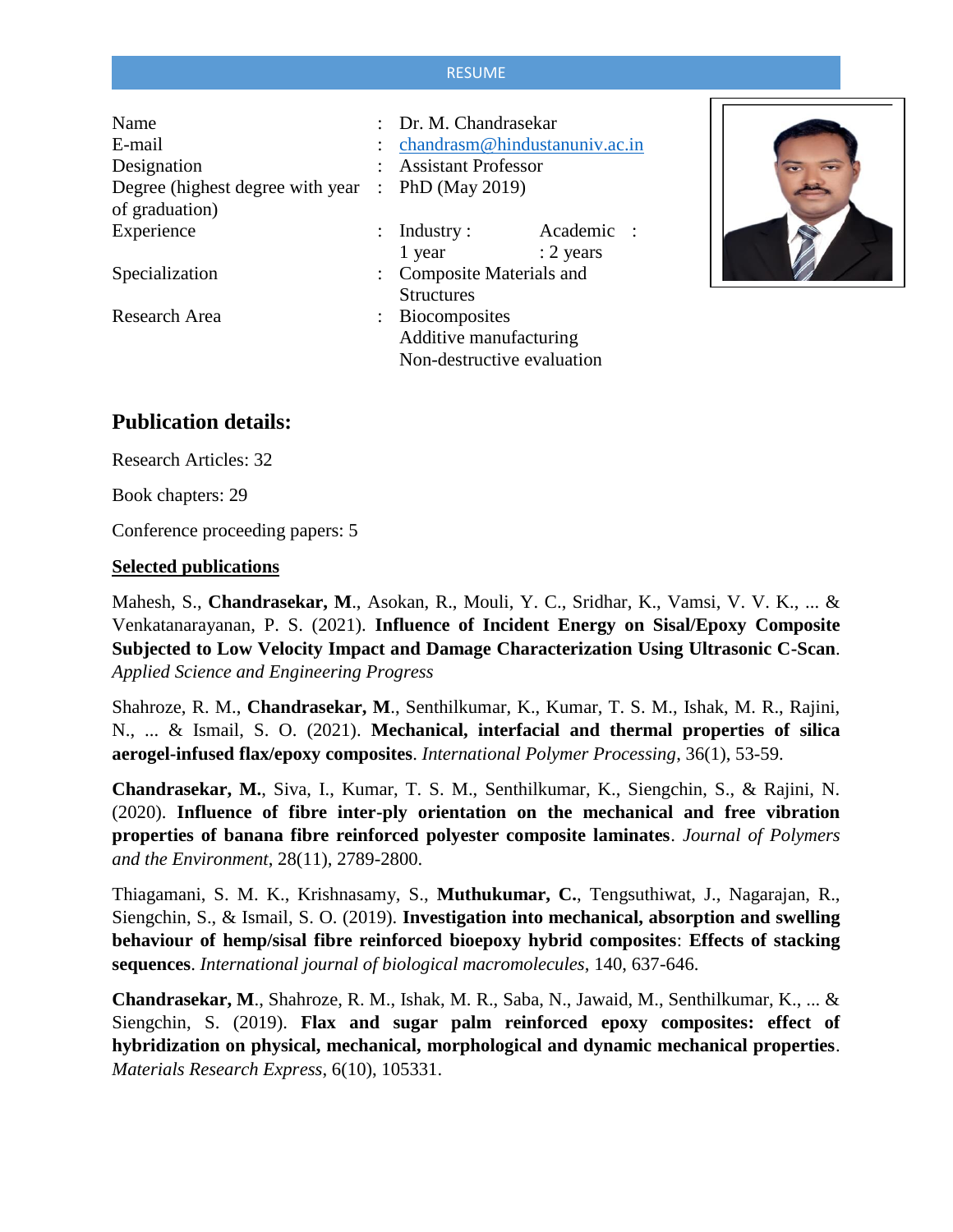Senthilkumar, K., Saba, N., Rajini, N., **Chandrasekar, M**., Jawaid, M., Siengchin, S., & Alotman, O. Y. (2018). **Mechanical properties evaluation of sisal fibre reinforced polymer composites: a review**. *Construction and Building Materials*, 174, 713-729.

**Chandrasekar, M**., Ishak, M. R., Sapuan, S. M., Leman, Z., & Jawaid, M. (2017). **A review on the characterisation of natural fibres and their composites after alkali treatment and water absorption**. *Plastics, Rubber and Composites*, 46(3), 119-136.

# **Funded project details:**

| S.No           | <b>Project Title</b>                          | <b>Amount</b>                            |
|----------------|-----------------------------------------------|------------------------------------------|
| 1              | Mechanical<br>characterization and<br>failure | 1,13,800 MYR(20 lakhs INR)               |
|                | analysis research on fibre metal laminates    | 2015-2018                                |
|                | with carbon/flax fibres for future use in     | <b>GRANT No: FRGS 5524741</b>            |
|                | Aircrafts                                     | Ministry of Higher Education, Malaysia   |
| $\overline{2}$ | metal<br>Effect of various<br>surface<br>pre- | 20, 000 MYR(3,50,000 INR)                |
|                | treatments on mechanical properties of the    | 2018-2019                                |
|                | hybrid flax/carbon fibre metal laminate       | Grant No: IPS UPM $-9633800$             |
|                | (FML)                                         | Universiti Putra Malaysia                |
| 3              | Production of commercial grade starch from    | 16,000 MYR(2,20,000 INR)                 |
|                | the sugar palm tree                           | 2018                                     |
|                |                                               | Grant No: 9001110                        |
|                |                                               | Product promotion fund, Universiti Putra |
|                |                                               | Malaysia                                 |

## **Conference attended:**

International Conference on Advanced Automotive and Mechanical Systems (INCAAMS 2021), 2<sup>nd</sup> and 3<sup>rd</sup> Jul 2021, Organized by the Department of Mechanical Engineering, Kalasalingam Academy of Research and Education, Krishnankoil, India.

International Conference on Emerging Approaches in Mechanical and Automobile Engineering (ICEAMAE 2021),  $17<sup>th</sup>$  and  $18<sup>th</sup>$  March 2021, Arasu Engineering College, Kumbakonam, India

Virtual International Conference on Advances in Mechanical Engineering Design (ICAMED 2021),  $3<sup>rd</sup>$  and  $4<sup>th</sup>$  May 2021, Organized by the Department of Mechanical Engineering, SRM Institute of Science and Technology, Kattankulathur, Chennai, India.

Kalasalingam Global Conference 2019,  $18<sup>th</sup>$ ,  $19<sup>th</sup>$  and  $20<sup>th</sup>$  Dec 2019, Organized by the Kalasalingam Academy of Research and Education, Krishnankoil, India.